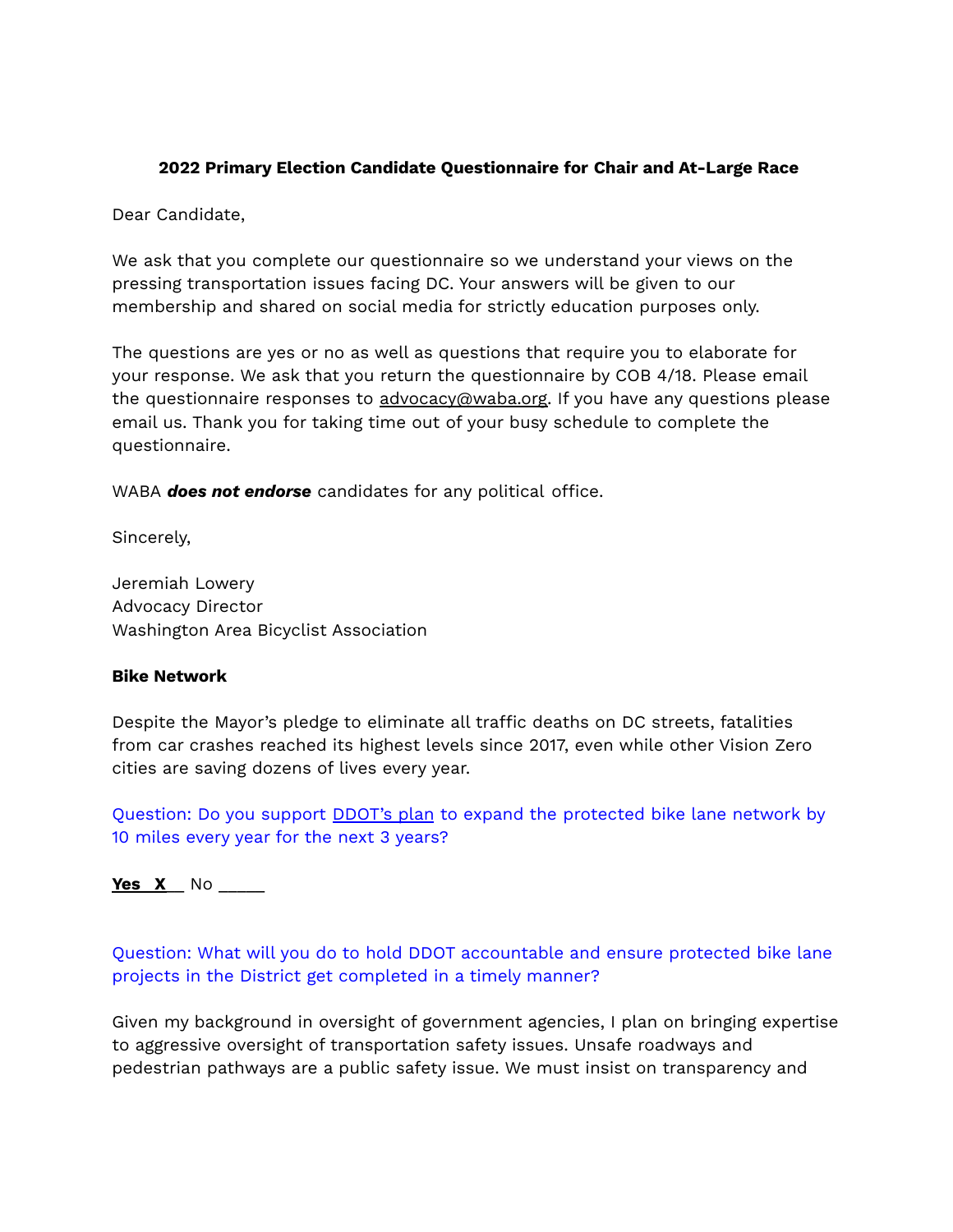accountability from DDOT and not be afraid to demand change when the community's needs and calls for safety improvements continue to go unmet.

My plans include:

- Regular meetings with DDOT outside of hearings to understand issues, or ways to better support their efforts. Providing extensive oversight of DDOT's goals and objectives through each phase of the project.
- Monitoring taxpayer funding to ensure monies are being used appropriately and timely.
- Ensuring funding for all phases of bike lane projects is included in current budgets as soon as possible.
- Holding DDOT accountable in procurement phases for construction, which often take a long time.
- Enforcing quality and timely project completion in communities East of the River.

As an ANC Commissioner, in collaboration with Ward 3 Bikes, I wrote the resolution and single-handedly convinced my entire commission to vote for the protected bike lane on Connecticut Avenue. When I started, I was the solitary yes vote, and once I was done, all but one commissioner had been convinced by me to vote yes. This shows that beyond pressuring DDOT, I know how to elevate community concerns and opinions so that they receive great weight from my colleagues too. Finally, as a mom, I watched as my son was hit by a car on a motorized bike. These issues are personal to me, and I'll use my experiences to strongly advocate for additional protected bike lanes in DC.

And I will also support sponsoring legislation such as the current council Bills B24-0673 - Safer Intersections Amendment Act of 2022 and B24-0674 - Upgrading Tactical Safety Projects Amendment Act of 2022 that help facilitate safer streets for all users, including bicyclists.

## **Budget**

Bike lanes are an incentive for District residents who choose to travel in ways that conserve land, energy, and fuel and they also fight climate change. DDOT's long-range plan envisions miles of protected bicycle lanes – which makes bicycling safer, easier and more popular and also reduces fuel use.

Question: Will you press DDOT to accelerate plans for more protected bike lanes (which may repurpose driving lanes and street parking) and budget adequate money for DDOT to build these bike lanes? Including ensuring DDOT has the staff and resources in the budget to complete the projects at a rapid pace?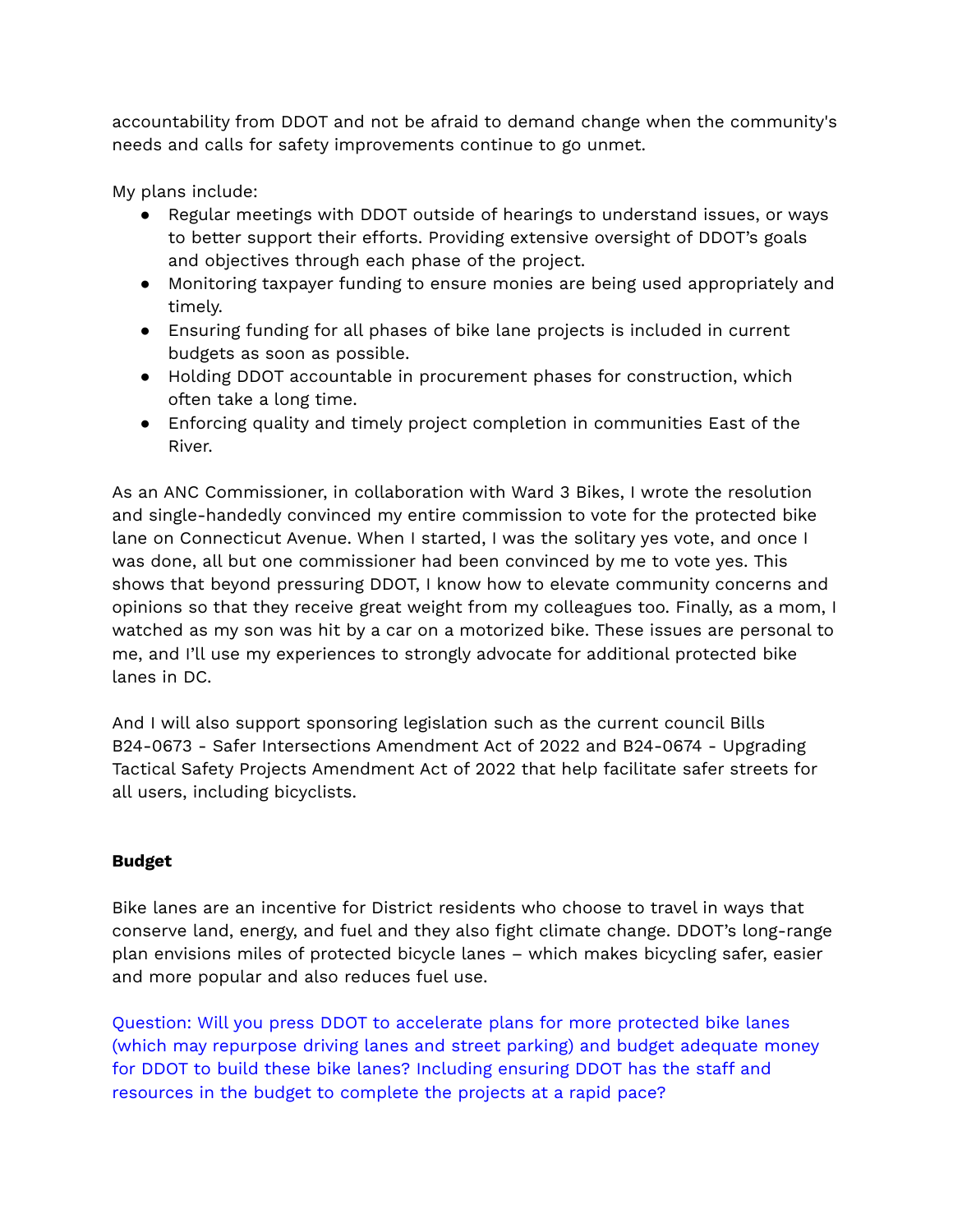### **Yes X** No \_\_\_\_\_

# Question: What other budgetary biking and transportation items will you fight for and prioritize?

Transportation is the second-largest source of carbon emissions in DC. We must make policy choices that immediately implement zero-emission public transportation options. A New Deal in public transportation will reduce surface transportation emissions while making our communities safer, healthier, and more equitable. We need transportation policies built on economic, racial, and environmental justice, and we deserve responsible, transparent, and accountable leadership over our transportation infrastructure that makes our city streets safe. I will fight to:

- Prioritize the transition to zero-emission public transportation. DC must speed up the timeframe to transform Circulator buses, DCPS' school bus fleet, and other public vehicles into zero-emission fleets. We must make intentional policy choices that align with our climate goals.
- Fight for justice in transportation. Transportation projects have not benefited all of our communities equally and have harmed our most vulnerable communities. We must look at transportation projects through a justice lens so that no community or neighborhood is adversely impacted in delivering multi-modal transportation options. Transportation must be accessible for all of our neighbors, including seniors and our youth, and must fully accommodate our neighbors with disabilities. We should use a justice-first approach toward public transportation by reducing fares based on income and ensuring meaningful bus service in under-served communities.
- Ensure pedestrian safety and ADA accessibility. DC has seen too many pedestrian crashes, both fatal and non-fatal, on our roadways. Residents have raised concerns about dangerous speeding hotspots, poorly designed intersections, delayed traffic safety assessments, and crumbling sidewalk infrastructure. Still, they often don't see the needed safety improvements until it's too late. All neighborhoods must have equitable access to traffic calming improvements, maintained crosswalks, and the immediate repair of unsafe, dangerous sidewalks.
- Support policies that transform DC into a "15-minute city" where vital community resources, including public transportation and retailers, are within a 15-minute walk or bicycle ride.
- Build safe, low-stress cycling infrastructure throughout the city. This requires our city to move more intentionally to increase the pace of building cycling infrastructure so neighborhoods have access to safe cycling options.
- Introduce car-free streets initiatives, where we can have more public space for people rather than cars and trucks.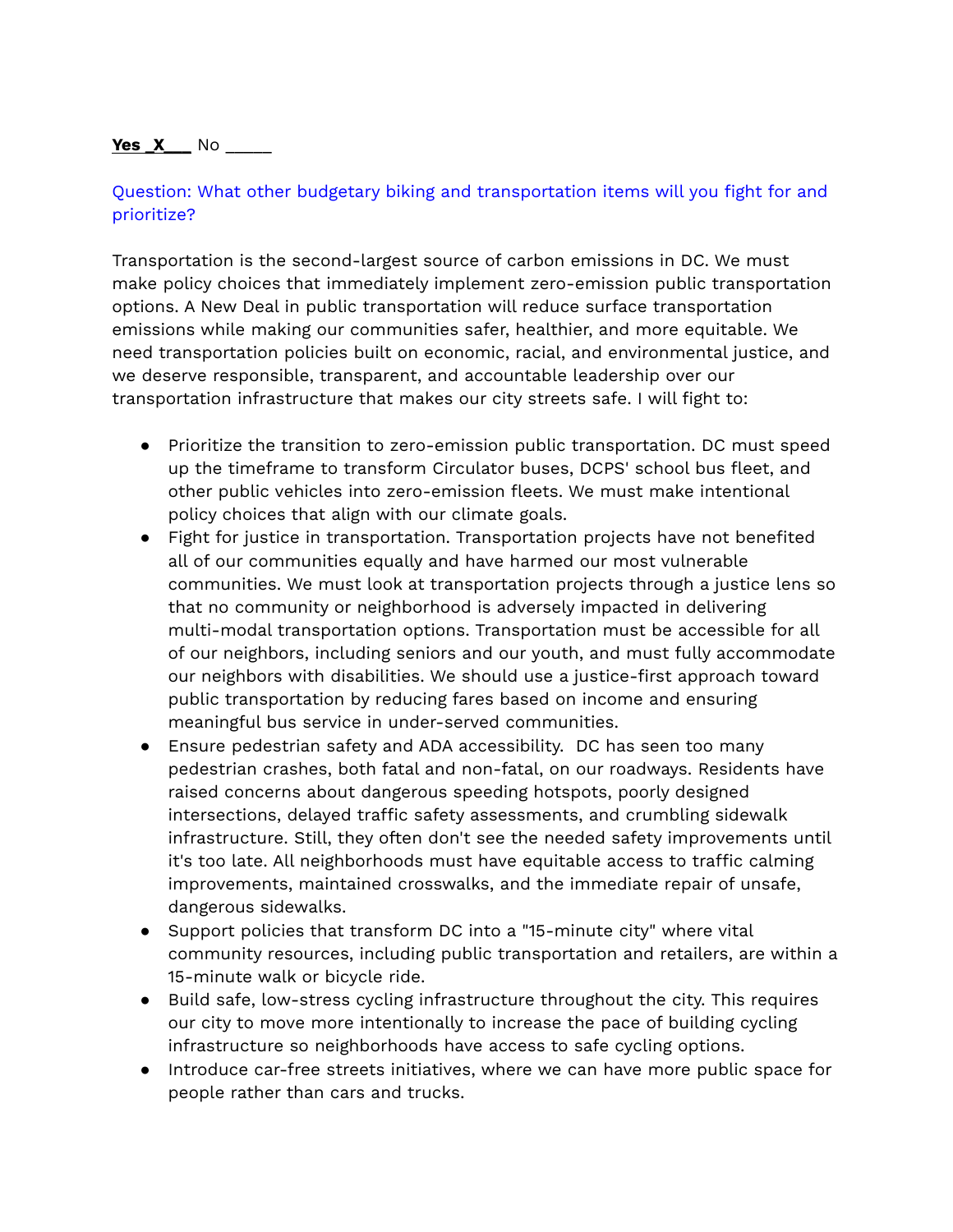#### **Trails Network**

The Capital Trails Coalition seeks to create a world-class network of multi-use trails that are equitably distributed throughout the Washington DC region. The Coalition is in the process of finding funding to complete 800 miles of planned trails into pavement that people can walk and bike on. Trails are an economic boost for local economies and improve the health and well being of communities, would you support DC, alongside MD and VA, dedicating funding to complete our regional trail network?

### **Yes X\_\_** No \_\_\_\_\_

# Further explain how you would advocate for the completion of the DC's portion of the Trail Network?

I will take a holistic approach to advocate for the completion of DC's portion of the Trail Network. First, I will ensure that DDOT is not only expanding the trail network but building it equitably. I would like to see the Fort Dupont Park trails, River Terrace bike path, Shepherd Branch Trail, and South Capital Street Trail planned trails east of the river prioritized along with the east-west Fort Circle Parks trail. Second, I will partner with National Park Services to identify trails outside of DDOT's purview that can help build important connectivity in the network. Finally, I will push for a systems-view understanding of our transport system, with connectivity a big reason for why we need to complete this Trail Network.

### **Vision Zero**

Do you support the recent bills before the Transportation Committee, that would ban right turn on reds and permit the so-called Idaho stop?

### **Yes \_X\_** No \_\_\_\_

Vision Zero - is it working and if not, what needs to be done by the District to achieve the goal of zero deaths due to traffic crashes?

The data clearly show that vision zero is not working, with traffic deaths in DC rising over the last two years. This is a systemic issue with how our traffic infrastructure is designed to favor cars, but also the inequitable distribution of public transit and multiple mobility options in the city. For example, from data from the transit center, the average Black DC resident can access 160,893 potential jobs in 45 minutes using transit compared to 256,140 for the average white resident. Despite less access to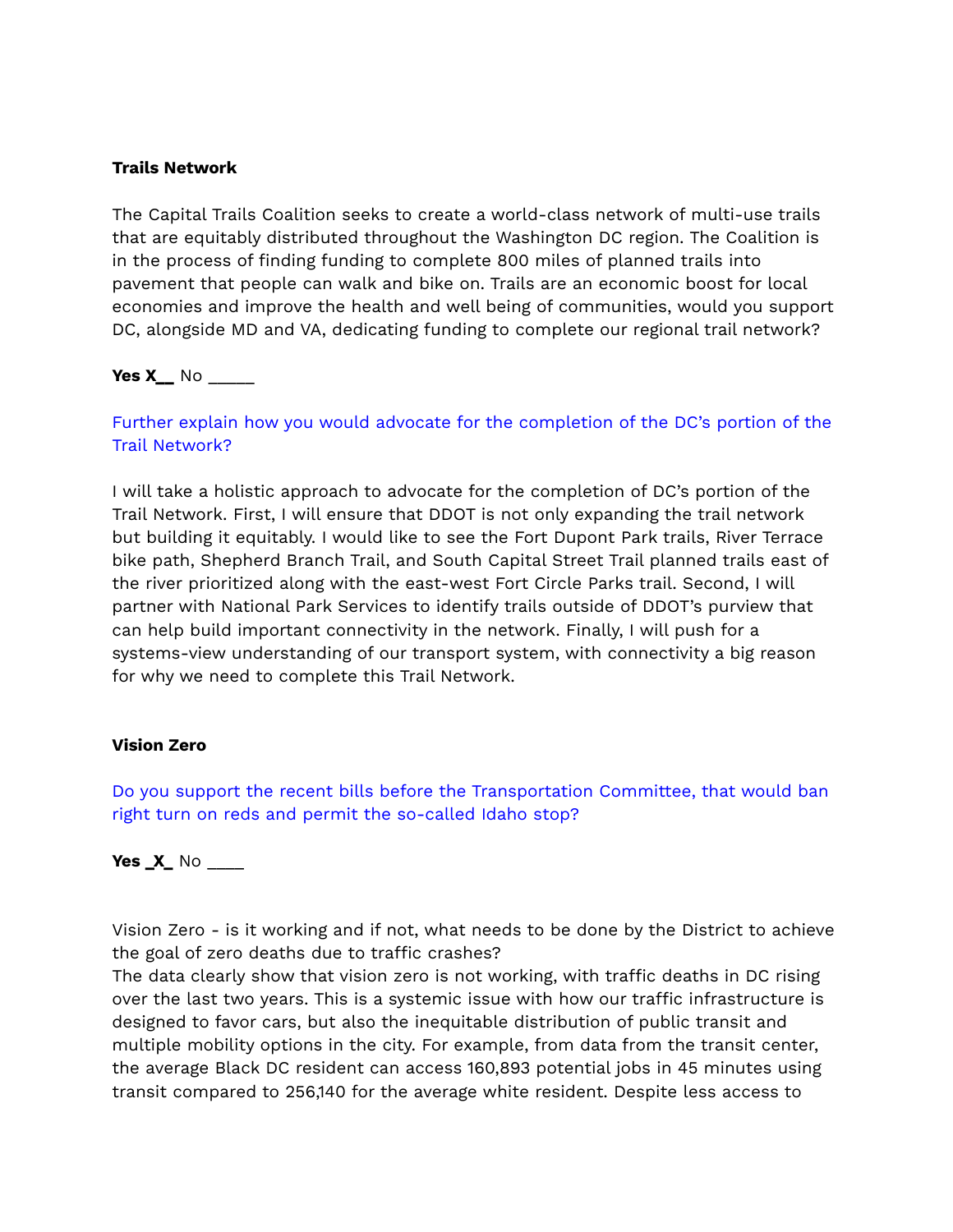transit, In 2019, 18% of Black residents took transit to work compared to 12% of white residents. During the COVID-19 pandemic, Black workers were far more likely than white workers to continue to travel to and from work. So not only is access to transit distributed inequitably, the people with less access to transit and multi-mobility options rely on it more. These inequities have a byproduct of making our roads dangerous and also putting our most vulnerable neighbors in harm's way.

Transportation must be accessible for all of our neighbors, including seniors and our youth, and must fully accommodate our neighbors with disabilities. We should use a justice-first approach towards public transportation by reducing fares based on income and ensuring meaningful bus service in under-served communities. I will support policies that transform DC into a "15-minute city" where vital community resources, including public transportation and retailers, are within a 15-minute walk or bicycle ride. And finally, I will provide aggressive oversight of transportation safety issues. Unsafe roadways are a public safety issue. We must insist on transparency and accountability from DDOT and not be afraid to demand change when the community's needs and calls for safety improvements continue to go unmet.

### **Transportation Equity Priorities**

## If elected or re-elected this year, what policie(s) or legislation will you pursue in your upcoming term to ensure our transportation system is equitably moving forward?

We need transportation policies built on economic, racial, and environmental justice, and we deserve responsible, transparent, and accountable leadership over our transportation infrastructure that makes our city streets safe. Transportation projects have not benefited all of our communities equally and have harmed our most vulnerable communities. We must look at transportation projects through a justice lens so that no community or neighborhood is adversely impacted in delivering multi-modal transportation options. Transportation must be accessible for all of our neighbors, including seniors and our youth, and must fully accommodate our neighbors with disabilities. We should use a justice-first approach towards public transportation by reducing fares based on income and ensuring meaningful bus service in under-served communities. All neighborhoods must have equitable access to traffic calming improvements, maintained crosswalks, and the immediate repair of unsafe, dangerous sidewalk. I will pursue legislation that funds safe transportation infrastructure across the city, including providing transit and infrastructure options where there currently is very little. I support a congestion pricing or road pricing program that can generate funds to use for investments in out-of-school time programs for school children. In addition, I would use it for affordable housing on transit corridors, funding for safer streets and buses (e.g., expanding circulator), and funding for businesses to thrive in a car-free environment. In addition, WMATA needs much more oversight on how they set their rates and how they provide service in the